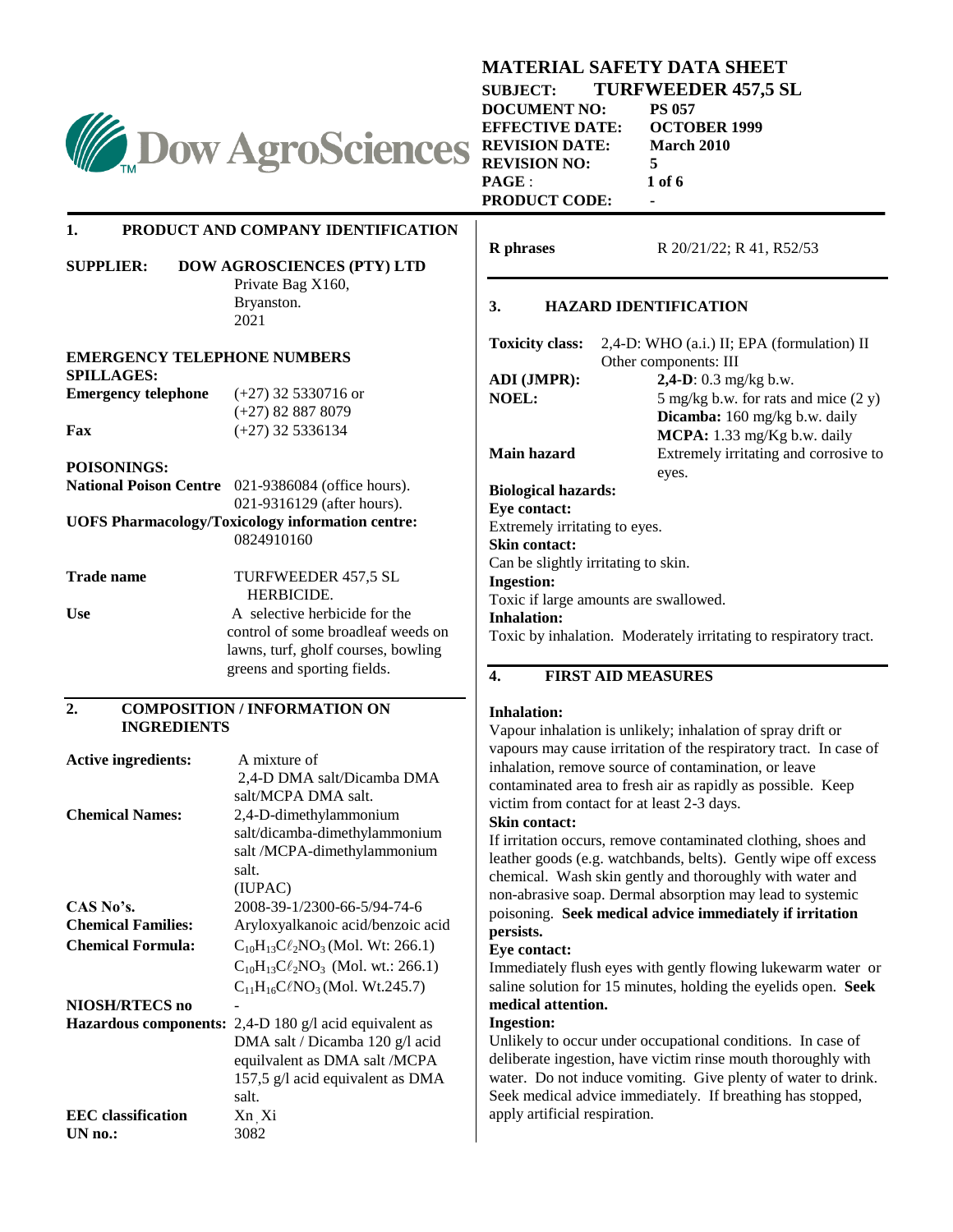

# **MATERIAL SAFETY DATA SHEET**

**SUBJECT: TURFWEEDER 457,5 SL DOCUMENT NO: PS 057<br>EFFECTIVE DATE: OCTOBER 1999 EFFECTIVE DATE: REVISION DATE: March 2010 REVISION NO: 5 PAGE** : **2 of 6 PRODUCT CODE: -**

sewers, basements or confined areas. Dike far ahead of liquid spills for later disposal.

#### **Small spills:**

Take up with sand or other noncombustible absorbent material and place into containers for later disposal.

### **Spill/Leak Procedures:**

Notify safety personnel, isolate and ventilate area, deny entry, and stay upwind. Shut off all ignition sources.

### **7. HANDLING AND STORAGE**

### **Handling:**

Do not eat, drink, smoke or go to the toilet with pesticidecontaminated hands. Always wash hands thoroughly after handling pesticides or waste.

### **Storage:**

Do not store near heat. Store in a dry, cool, well-ventilated warehouse in well-labeled containers. Not to be stored next to foodstuffs and water supplies. Keep away from children and animals. Local regulations should be complied with.

#### **8. EXPOSURE CONTROL / PERSONAL PROTECTION**

#### **Occupational exposure limits: Not established for Turfweeder**

| For $2,4$ -D:                        |                               |
|--------------------------------------|-------------------------------|
| <b>IARC</b>                          | 15                            |
| <b>IDLH</b>                          | $+100$ mg/m <sup>3</sup> TWA  |
| <b>OSHA</b>                          | Not listed                    |
| <b>NIOSH</b> values                  | REL: 10 mg/m <sup>3</sup> TWA |
| <b>Engineering control measures:</b> |                               |

It is essential to provide adequate ventilation. The measures appropriate for a particular worksite depend on how this material is used and on the extent of exposure. Ensure that control systems are properly designed and maintained. Comply with occupational safety, environmental, fire, and other applicable regulations.

If engineering controls and work practices are not effective in controlling exposure to this material, then wear suitable personal protective equipment including approved respiratory protection.

### **Respirator:**

An approved respirator suitable for protection from dusts and mists of pesticides is adequate. Limitations of respirator use specified by the approving agency and the manufacturer must be observed.

**Clothing:**

### **Advice to the physician**

Treatment is symptomatic.

If substantial amounts have been ingested, spontaneous emesis may occur. If vigorous emesis has not occurred, measures should be taken to empty the stomach and limit gastrointestinal absorption by gastric intubation, aspiration and lavage, following placement of a cuffed endotracheal tube. Repeated administration of charcoal at half or more the original dosage every 2-4 hours may be beneficial.

### **SUPPORTIVE CARE:**

Be prepared to combat respiratory depression, hypotension, and metabolic acidosis. Maintain adequate urine flow with intravenous fluids if victim is dehydrated. Monitor patient closely for cardiac arrhythmias, hyperthermia, and seizures.

### **5. FIRE FIGHTING MEASURES**

This is a non flammable liquid.

### **Extinguishing media:**

**Small fires:** Carbon dioxide, dry chemical powders, regular foam and water spray.

**Large fires:** Water spray, fog or regular foam. Move containers from fire area if you can do it without risk. Dike fire control water for later disposal; do not scatter the material. Do not use straight streams.

### **Special hazards:**

The material does not burn It is not explosive. Should the chemical be involved in a general fire, ensure chemical protective clothing are used. It can produce toxic fumes of hydrogen chloride, which forms mists of hydrochloric acid with moisture and phosgene; and carbon monoxide.

### **Protective clothing:**

Wear suitable personal protective equipment including approved respiratory protection.

### **6. ACCIDENTAL RELEASE MEASURES**

### **Personal precautions:**

Chemical protective clothing usage is advised, i.e. wear neoprene gloves, cotton overalls and safety goggles.

### **Environmental precautions:**

Do not allow spill to contaminate water supplies. Dike far ahead of liquid spills for later disposal.

### **Large spills:**

Keep spectators away. Isolate hazard area and deny entry. Stay upwind, out of low-lying areas, and ventilate closed spaces before entering. Cover spill with absorbent material. Sweep into disposal container. Wash area with detergent and water and follow with clean water rinse. Do not allow spill to contaminate water supplies. Prevent entry into waterways,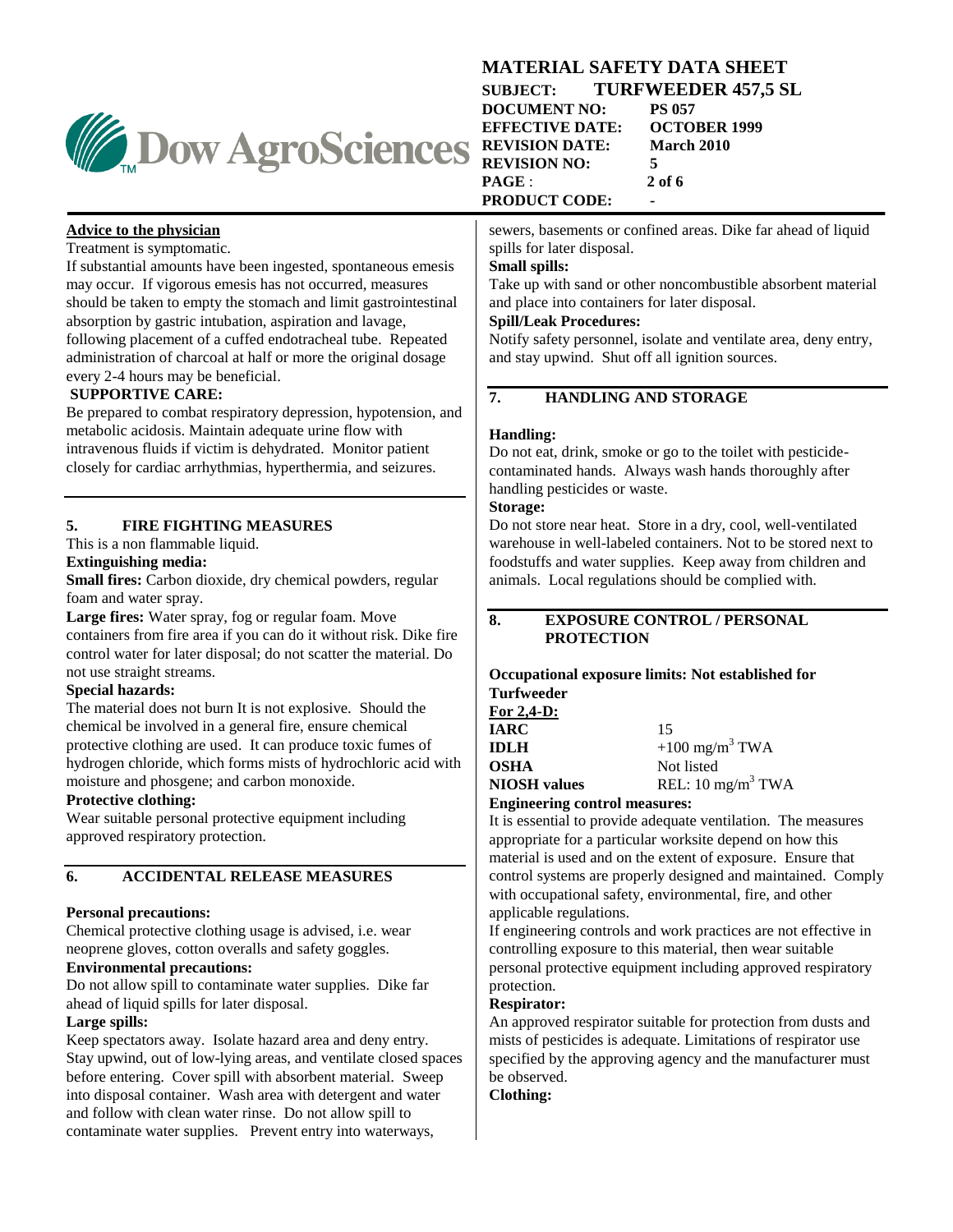| <b>Dow AgroSciences</b>                                                                                                                                                                                                                                                                                                                                                                                                                                                                                                                                                                                  | <b>SUBJECT:</b><br><b>DOCUMENT NO:</b><br><b>EFFECTIVE DATE:</b><br><b>REVISION DATE:</b><br><b>REVISION NO:</b><br>PAGE:<br><b>PRODUCT CODE:</b>                                                                                                                                                                                                                                                                                                                                                                                                                                        | <b>TURFWEEDER 457,5 SL</b><br><b>PS 057</b><br><b>OCTOBER 1999</b><br>March 2010<br>5<br>3 of 6                                                                                                                                 |
|----------------------------------------------------------------------------------------------------------------------------------------------------------------------------------------------------------------------------------------------------------------------------------------------------------------------------------------------------------------------------------------------------------------------------------------------------------------------------------------------------------------------------------------------------------------------------------------------------------|------------------------------------------------------------------------------------------------------------------------------------------------------------------------------------------------------------------------------------------------------------------------------------------------------------------------------------------------------------------------------------------------------------------------------------------------------------------------------------------------------------------------------------------------------------------------------------------|---------------------------------------------------------------------------------------------------------------------------------------------------------------------------------------------------------------------------------|
| Employee must wear appropriate protective (impervious)<br>clothing and equipment to prevent repeated or prolonged skin<br>contact with this substance.<br>Gloves:<br>Employee must wear appropriate synthetic protective gloves to<br>prevent contact with this substance.<br>Eye protection:<br>The use of safety goggles is recommended.<br><i>Emergency eye wash:</i> Where there is any possibility that an<br>employee's eyes may be exposed to this substance, the<br>employer should provide an eye wash fountain or appropriate<br>alternative within the immediate work area for emergency use. | Dicamba tech:<br><b>MCPA 400 SL:</b><br>Acute dermal $LD_{50}$ :<br>2,4-D amine 480:<br>Dicamba Tech:<br>MCPA 400SL:<br>Acute inhalation $LC_{50}(4h)$ :<br>2,4-Dtech:<br>Dicamba tech:<br>MCPA 400SL:<br><b>Acute skin irritation:</b><br>May irritate the skin                                                                                                                                                                                                                                                                                                                         | $1707$ mg/Kg<br>$>$ 2 000 mg/kg in rats.<br>$>$ 4 347.73 mg/kg in male rats.<br>$>$ 2000mg/Kg(Rabbits).<br>2 081 mg/kg (Rabbits).<br>$>1.79$ mg/l in Rats<br>$> 9.6$ mg/l in Rats<br>$> 1.19$ g/m <sup>3</sup> nominal in rats. |
| 9.<br>PHYSICAL AND CHEMICAL PROPERTIES<br>Appearance:<br>A light brown to amber solution.<br>Odour:<br>Mild amine odour.<br><b>Flammability:</b><br>Not flammable.<br><b>Explosive properties:</b><br>Not explosive.<br><b>Flash point:</b><br>Not applicable; water based formulation.                                                                                                                                                                                                                                                                                                                  | <b>Acute eye irritation:</b><br>Severe eye and surrounding tissue damage.<br><b>Dermal sensitisation:</b><br>Probability of sensitization is very low.<br>Carcinogenicity:<br>mutagenic effects are unlikely.<br><b>Teratogenicity:</b><br>term feeding studies.<br><b>Mutagenicity:</b><br>Non-mutagenic.                                                                                                                                                                                                                                                                               | No information available. Exposure to 2,4-D indicates that<br>Dicamba was not oncogenic in either the rat or mouse in long                                                                                                      |
| <b>Oxidising properties:</b><br>No oxidising properties.<br>pH:<br>$10 - 11$<br><b>Relative density:</b><br>1.084 g/m $\ell(\pm 0.01)$ at 20 °C.<br><b>Stability:</b><br>Stable in aqueous solutions.                                                                                                                                                                                                                                                                                                                                                                                                    | 12.<br><b>ECOTOXICOLOGY:</b><br>2,4-D 480 SL:<br>Daphnia: Practically non-toxic.<br>Fish: Practically non-toxic.<br>96-hour LC <sub>50</sub> > 114 mg/L (Rainbow trout).<br>DicambaTech:                                                                                                                                                                                                                                                                                                                                                                                                 | <b>ECOLOGICAL INFORMATION</b><br>The 48 hour LC <sub>50</sub> is > 130,3 mg/L ( <i>Daphnia magna</i> )                                                                                                                          |
| 10.<br>STABILITY AND REACTIVITY<br><b>Storage stability:</b><br>Turfweeder is stable at elevated temperatures and at low<br>temperatures. Do not store near crop protection chemicals,<br>feed, fertilizers or seed.<br>Incompatibility:<br>Oxidizing agents.<br><b>Hazardous decomposition products:</b><br>Hydrogen chloride, carbon monoxide, carbon dioxide.<br>TOXICOLOGICAL INFORMATION<br>11.                                                                                                                                                                                                     | LC <sub>50</sub> (96h): Rainbow trout and Blue gill sunfish : 135mg/l<br>Daphnia $LC_{50}(48h)$ : 110mg/L<br>MCPA 400SL:<br><b>Fish:</b><br>$LC_{50}$ : > 100 mg/l (96 h) (Brachydanio rerio)<br>Daphnia magna:<br>48-h $EC_{50} = 80.6$ mg/l<br><b>Birds:</b> Practically non-toxic.<br><b>2,4-D amine 600:</b> LD <sub>50</sub> : 625 to 2 000 mg/kg (bobwhite quail.)<br>Dicamba: LD50 Mallard Duck: 2000mg/Kg<br><b>MCPA 400 SL:</b> $LD_{50} > 2000$ mg/kg b.w. (Japanese quail)<br><b>Freshwater algae:</b><br><b>2,4-D 480SL:</b> $EC_{50} > 100$ mg/L (72 and 120 hour exposures |                                                                                                                                                                                                                                 |
| Acute oral $LD_{50}$ :<br>$600.5$ mg/kg in rats.<br>2,4-D amine 480 :                                                                                                                                                                                                                                                                                                                                                                                                                                                                                                                                    | based on growth rate and biomass.)<br>Bees:                                                                                                                                                                                                                                                                                                                                                                                                                                                                                                                                              | <b>2,4-D 480 SL:</b> Oral: 72-hour $LD_{50} > 100 \mu g$ formulation/bee                                                                                                                                                        |

**MATERIAL SAFETY DATA SHEET**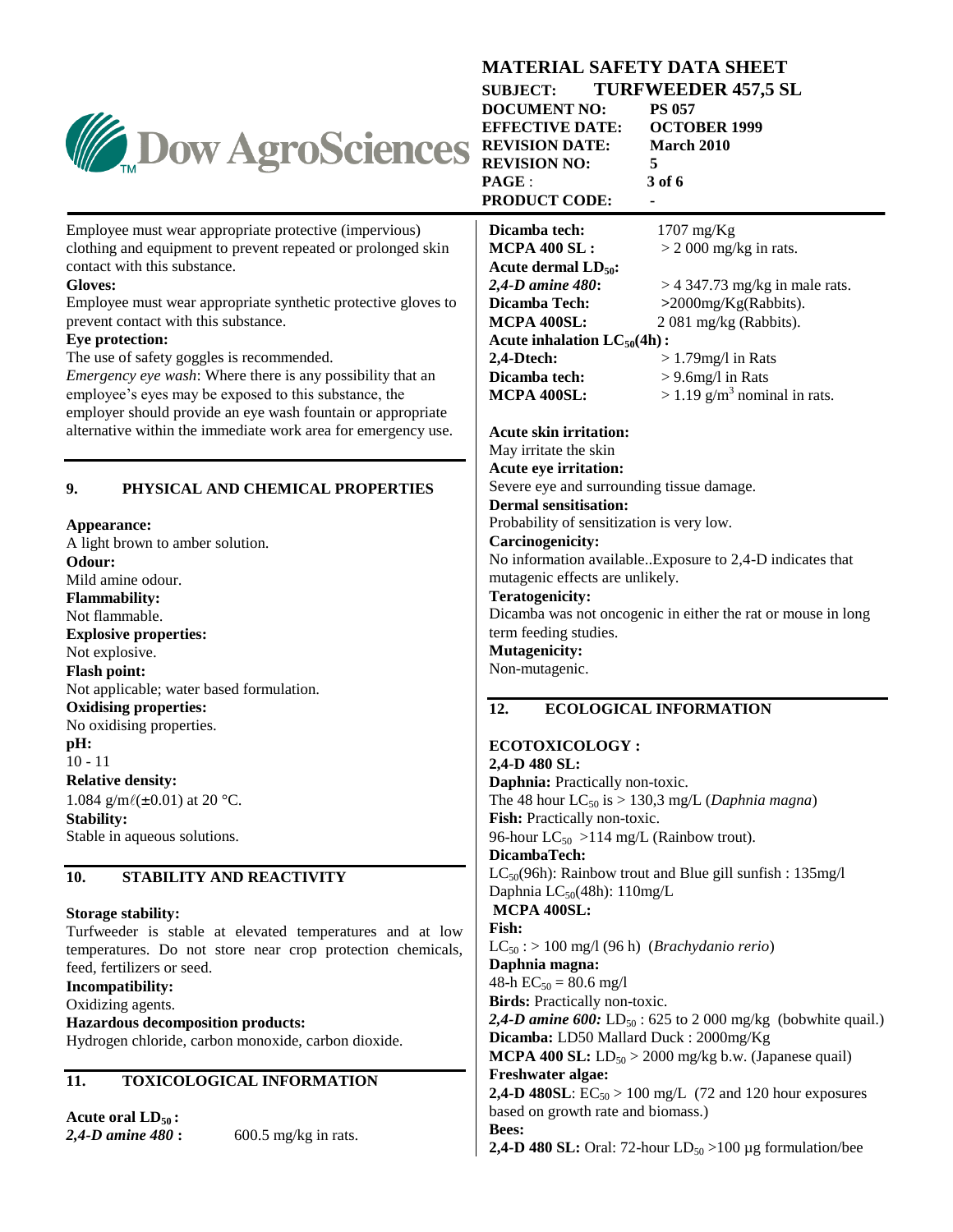

### **MATERIAL SAFETY DATA SHEET SUBJECT: TURFWEEDER 457,5 SL DOCUMENT NO: PS 057<br>EFFECTIVE DATE: OCTOBER 1999 EFFECTIVE DATE: REVISION DATE: March 2010 REVISION NO: 5 PAGE** : **4 of 6 PRODUCT CODE: -**

### **Controlled incineration:**

The product is stable under normal temperatures and pressures. Contact with strong oxidisers may cause fire or explosion. The dimethyline salts decomposes at its melting point. Incineration at high temperatures (1000°C) with sufficient residence time leads to complete detoxification and destruction and is the most environmentally acceptable method for disposal. Incineration at low temperatures could lead to the formation of chlorinated dibenzo-*p*-dioxins. The non-persistence and detoxification of this product in soil indicates that burial in non-crop areas, away from water supplies, would be an acceptable method for the disposal of small quantities of Turfweeder discharge in surface water and sewers should be avoided.

### **Package product wastes:**

Non-combustible containers must be triple rinsed using the normal diluent at a volume equal to approximately 10% of the drum's capacity. Add the rinsing mixture to the spray mixture or use the recommended disposal methods. Containers must be punctured and disposed of in specified landfill areas.

### **14. TRANSPORT INFORMATION**

#### **UN NUMBER** 3082 **ADR/RID**

Shipping name: Environmentally hazardous substance, liquid, no.s. (2,4-D amine, Dicamba, MCPA) Class: 9 Classification code: M6 Packaging group: III Label: 9

### **IMDG/IMO**

Class: 9 Packaging group: III Label: 9 Marine pollutant

Hazard ID NR: 90

Shipping name: Environmentally hazardous substance, liquid,no.s. (2,4-D amine, Dicamba, MCPA)

substance, liquid,no.s.

## **AIR/IATA**

Shipping name: Environmentally hazardous

(2,4-D amine, Dicamba, MCPA) **Class:** 9 **Packaging group:** III **Label:** 9 Tremcard No: 90GM6-III

NOEC: 25 µg formulation/bee. Contact : 72-hour  $LD_{50} > 200 \mu g$  formulation/bee

### NOEC: 200 µg formulation/bee. **Dicamba:** Non toxic.LD50: > 100µ/Bee

### **Soil microorganisms:**

Low risk to soil microorganisms.

### **Other (2,4-d Amine480 SL):**

Parasitic Wasp: *Aphidius rhopalosiphi :* Harmless. Spider *Pardosa sp. :* Harmless.

### **Earthworms:**

**2,4-D amine 480 SL:**14 day  $LC_{50}$ : 682.5 mg/kg soil dry weight.

NOEC : 250 mg /kg soil dry weight.

**MCPA 400 SL:**

### **Earthworms:**

 $LC_{50}$  > maximum tested concentration 1000 mg/kg. **FATE AND BEHAVIOUR IN SOIL :** 

### **Rate of degradation:**

2,4-D residues peak approximately 14 days after application, and then degrade rapidly 14 to 42 days after application. At an application rate of 5.6 kg/ha., less than 5% remains after 70 days. Small amounts remain after 385 days when applied at rates 11.2 and 22.4 kg/ha. Microbes degrade Dicamba in soil.  $DT_{50}$  <14d Koc = 2 under conditions amenable to rapid degradation. MCPA  $DT_{50}$  <7d after initial lag phase. Duration of residual activity of MCPA is c. 3-4 months after application of 3Kg /ha.

### **Adsorption/desorption :**

As the amount of 2,4-D added to the soil increases, so the percentage of the total 2,4-D adsorbed to the soil decreases. Higher amounts of substance have lower probabilities of being sorbed.

Dicamba is not absorbed by most soils. It is highly mobile in most soils.

### **FATE AND BEHAVIOUR IN WATER : Rate and route of degradation : 2,4-D:**

 $DT_{50}$  varies between 10 and 15 days for 0.5 µg/m $\ell$  and 20 and 25 days for 7.0  $\mu$ g/m $\ell$ .

#### **FATE AND BEHAVIOUR IN AIR : Rate and route of degradation :**

2,4-D is subject to photo-oxidation by reaction with hydroxyl radicals, and has an estimated half-life of 1 day. Volatilisation is negligible. May degrade following prolonged exposure to sunlight.

**German wgk:**

Not listed.

**13. DISPOSAL CONSIDERATIONS**